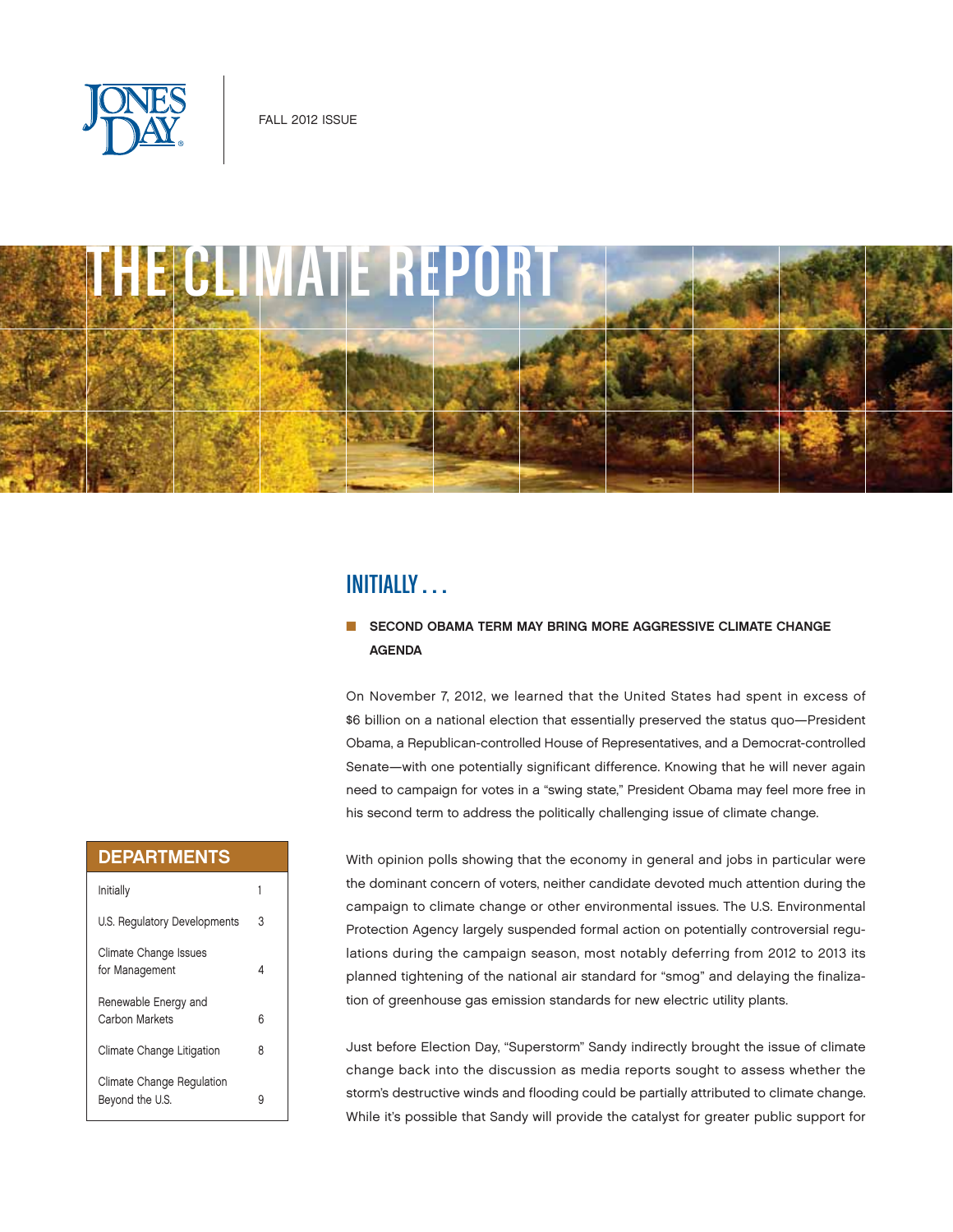governmental efforts to regulate greenhouse gas emissions, that's far from certain. Politically, the areas most significantly affected by Sandy are largely represented in Congress by Democrats who already support climate change legislation. The question is whether Sandy's devastating effects will move citizens not directly touched by the storm (and their elected representatives) to rethink their position on the issue in a way that 2005's Hurricane Katrina did not. Nevertheless, President Obama saw fit in his November 6 victory speech to mention [the need to address "the destructive power of a warming](http://blogs.wsj.com/washwire/2012/11/07/transcript-obamas-victory-speech/)  planet."

Action by Congress on climate change remains unlikely. The political balance of power that derailed greenhouse gas "cap and trade" legislation in 2009 has actually shifted to the right, with the Republicans gaining control of the House in 2010. Moreover, all Representatives and one-third of all Senators are up for reelection every two years, so political momentum will likely shift only if and when it becomes clear that public perception has shifted.

The 2009 economic stimulus legislation included unprecedented DOE funding for a broad range of programs intended to spur development of renewable energy sources and related technologies, such as electric vehicles and a "smart grid" for electricity distribution. Given concern over federal budget deficits and Republican opposition to the sort of direct funding that preceded the bankruptcy of Solyndra and several other green energy companies, it's highly unlikely that Congress will authorize additional spending on such a scale. However, if not trumped by tax code reform, some types of renewable energy tax credits might find sufficient bipartisan support in Congress.

Although the concept of a carbon tax has been touted by some economists, it has never gained political traction. However, leaders of both political parties have recently spoken of the need for a comprehensive overhaul of the federal tax code, which would inevitably involve horse-trading to achieve passage. If the Obama administration wanted a carbon tax badly enough, Congressional Democrats might be willing to offer enough concessions on other tax issues important to Congressional Republicans that a carbon tax could find its way into a negotiated reform package.

Faced with Congressional gridlock, President Obama's climate change initiatives in his first term were implemented via administrative agency action, primarily involving U.S. EPA, the Department of Energy, and the Federal Energy Regulatory Commission. U.S. EPA has focused on regulating and reducing greenhouse gas emissions, DOE has sought to stimulate development of "green energy" technologies, and FERC has sought to make the national power grid more accommodating to renewable sources like wind and solar. There is every reason to expect these efforts to continue, and even to accelerate, during a second term.

Second-term presidents have devoted varying degrees of attention to their historical "legacy." Having uttered the [now-famous reference to "the moment when the rise of the](http://www.nytimes.com/2008/06/03/us/politics/03text-obama.html?pagewanted=4&_r=0)  oceans began to slow and our planet began to heal," at the peak of his 2008 election campaign, it does not require much imagination to anticipate that President Obama and his administration will decide to pursue greenhouse gas regulation and other climate change issues more aggressively during his second term.

John A. Rego Executive Editor +1.216.586.7542 [jrego@jonesday.com](mailto:jrego@jonesday.com)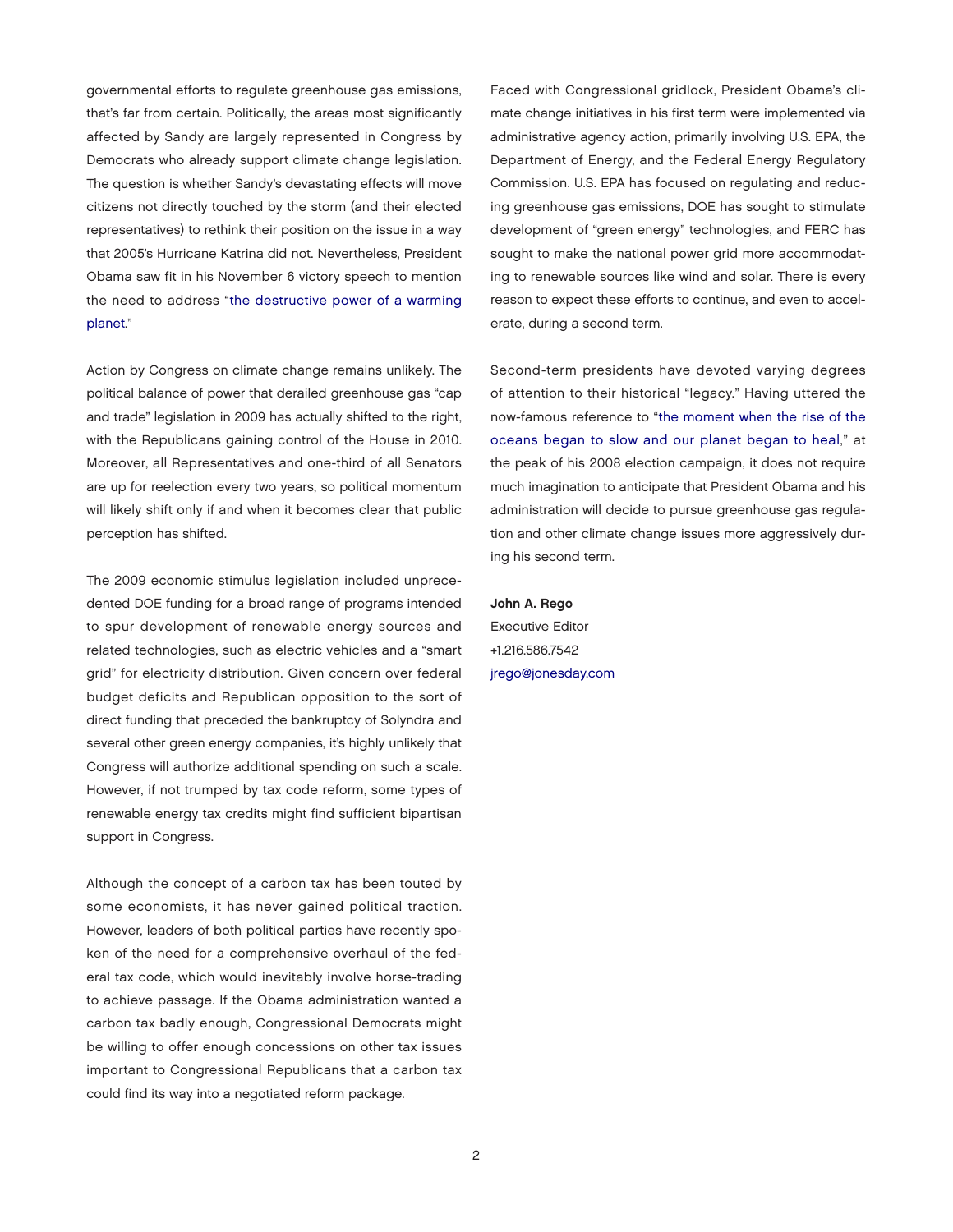## U.S. REGULATORY DEVELOPMENTS Jane K. Murphy, Editor

## CALIFORNIA BEGINS DISTRIBUTION AND AUCTION OF "CAP AND TRADE" EMISSION ALLOWANCES

California has begun the process of distributing and auctioning greenhouse gas emission allowances under its "cap and trade" program. Starting on January 1, 2013, sources subject to the program must have acquired allowances or other compliance instruments (such as offsets) equal to their annual greenhouse gas emissions.

Earlier this summer, the California Air Resources Board ("CARB") introduced its Compliance Instrument Tracking System Service, known as CITSS, which is used to establish accounts to record the holding, transfer, and retiring of compliance instruments for each entity that participates in the program. The first phase of CITSS was released in July 2012. It enabled participants to register as users of CITSS and to apply for compliance instrument accounts. The second phase was introduced in October 2012 and adds features to manage the movement of compliance instruments into and out of the various accounts.

In addition, CARB has established an auction process to sell emission allowances. CARB held a practice auction on August 30, 2012 to test the auction mechanics and its interface with CITSS. A total of 112 entities bid during the mock auction, and 1,947 bids were submitted.

To participate in the cap and trade program, a regulated entity must have a CITSS account. To establish the account, individual representatives of participants (such as individuals representing sources subject to the program) first must provide requested information to CARB and receive a CITSS User ID. User IDs are issued only to natural persons, not to entities. Approval as a CITSS user and an active User ID enable the individual to apply for CITSS accounts on behalf of the entity that he or she represents. The creation of an account in CITSS requires the completion of an electronic application in CITSS, followed by mailing required information

and attestations to CARB. It takes about 10 working days to obtain a CITSS account.

Under Section 95912 of the cap and trade regulations, an entity that intends to participate in an auction must submit a registration application at least 30 days in advance. The application confirms an intention to bid, allows verification of the identity of the representative and the entity he or she represents, and enables the submission of bid guarantee information. Auction applications for the upcoming November 14 auction were due on October 15. Auctions will be held quarterly each year. Entities that did not meet the deadlines associated with the November 14 auction can begin the process for the next auction, which will take place in February 2013.

The distribution and auction of allowances, each of which equals one metric ton of greenhouse gas emissions, will take place in November 2012. On November 1, CARB distributed free allowances into the CITSS accounts of the entities identified in section 95870 of the cap and trade regulations. CARB will hold its first allowance auction on November 14. The auction will take place from 10:00 a.m. until 1:00 p.m. Pacific Time. The minimum number of allowances available for sale during the auction is 21,804,539 in 2013 and 39,450,000 in 2015. The reserve price is \$10 for one allowance for both 2013 and 2015 vintages. Bids must be submitted in lots of 1,000 allowances. Bids can be revised or withdrawn during the three-hour bidding window, but once the window closes, no further changes to bids are permitted.

Section 95912 of the cap and trade regulations requires that those bidding at an auction must submit financial guarantee instruments consisting of cash, an irrevocable letter of credit, a bond, or a combination of the three. The amount of the guarantee must be greater than or equal to the sum of the value of the bids submitted by the auction participant. Bid guarantees for the November 14 auction were to be submitted by November 2. There are also limits on the number of allowances an entity or group of affiliated entities may purchase from the allowances sold at the auction, as well as holding limits, which are the maximum number of allowances that may be held by an entity or group of entities with a direct corporate association.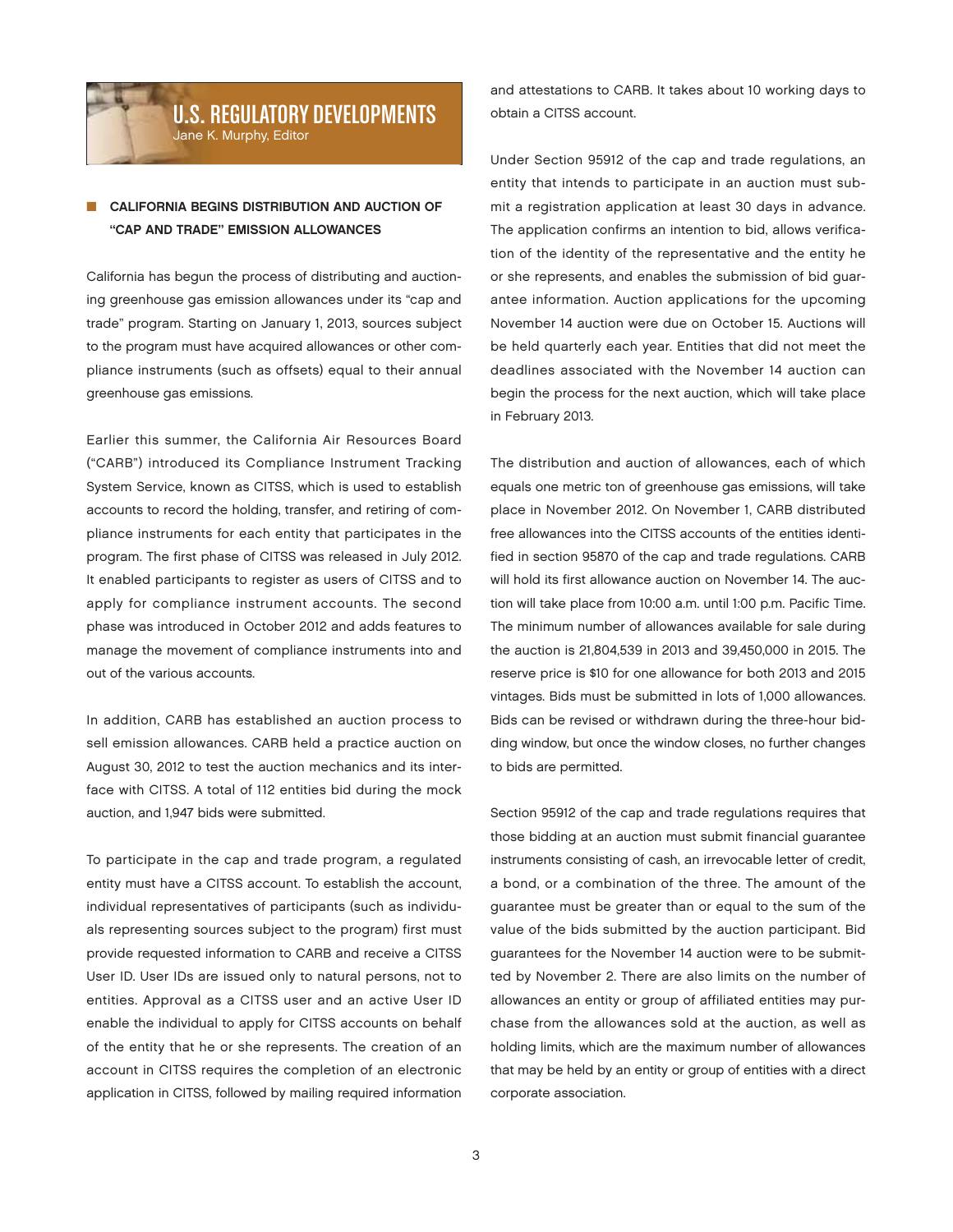The results of the November 14 auction will be posted on the CARB web site. The public report will include (among other information) the number of allowances that were available and sold at the auction, a list of qualified and successful bidders, and the settlement price of an allowance.

## Thomas M. Donnelly +1.415.875.5880 [tmdonnelly@jonesday.com](mailto:tmdonnelly@jonesday.com)

Charles M. Hungerford +1.415.875.5843 [chungerford@jonesday.com](mailto:chungerford@jonesday.com)



# CLIMATE CHANGE ISSUES FOR MANAGEMENT Christine Morgan, Editor

REPORT CONNECTS CLIMATE CHANGE WITH INCREASED INSURER PAYMENTS AND DECREASED INSURER FINANCIAL HEALTH

The investor advocacy group Ceres released a report in September 2012 that outlines concerns about the future cost and availability of property insurance, and the financial health of property and casualty insurance companies, due to worsening adverse weather conditions. The [report,](http://www.ceres.org/resources/reports/stormy-futures/view) entitled "Stormy Future for U.S. Property/Casualty Insurers: The Growing Costs and Risks of Extreme Weather Events," recommends various actions that can be taken by insurance companies and others to address the concerns. Ceres is a coalition of investors, companies, and public interest groups that promotes sustainable business practices.

The report follows a Ceres study issued in September 2011 that also focused on the insurance sector. As we previously discussed in [The Climate Report](http://thewritestuff.jonesday.com/rv/ff0005f5d44dd67f3f99c4ce9241ae4f185622a6/p=13), "Climate Risk Disclosure by Insurers: Evaluating Insurer Responses to the NAIC Climate Disclosure Survey" analyzed responses by 88 insurance companies to a climate risk survey conducted by the National Association of Insurance Commissioners and concluded that most insurers only marginally considered climate risk in their business models and risk assessments.

The outlook for insurance companies has continued to decline since 2011. The report indicates that extreme weather events cost U.S. property/casualty insurers more than \$32 billion in losses in 2011. According to a 2012 report by crop risk insurance experts at the University of Illinois, publicly owned crop insurers are expected to pay losses of about \$18 billion due to droughts. Violent storms in 2012, including the series of intense storms, known as a derecho, that struck the eastern U.S. in June and "Superstorm" Sandy that struck the Mid-Atlantic coast in November (after the Ceres report was issued), can also be expected to result in substantial payments by insurers. As a result of these weather-related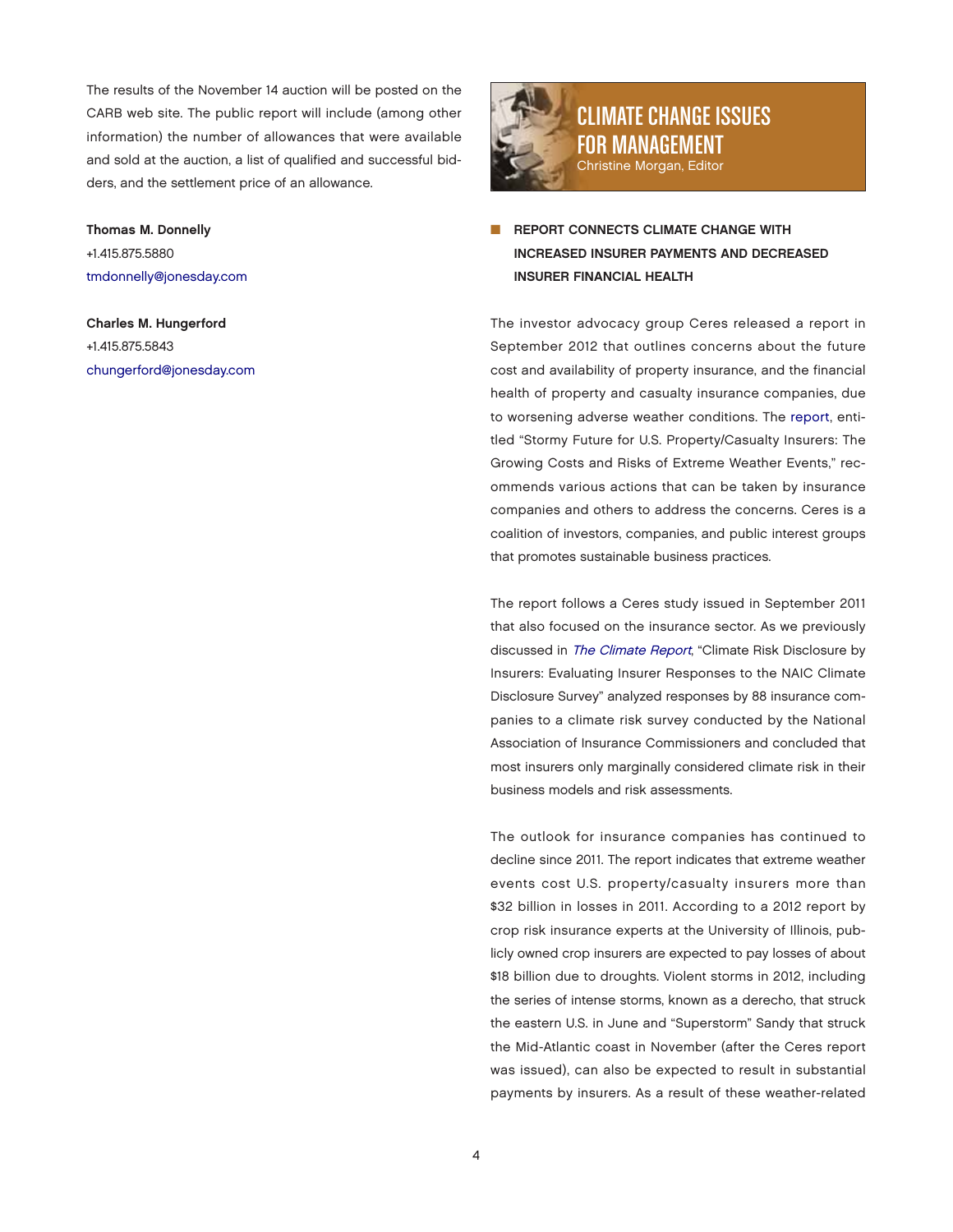events, payments by insurers in 2012 may exceed the \$32 billion experienced in 2011.

The report finds that the value of insured losses due to weather has been trending upward over the past 30 years. Losses from excessive precipitation during 2008–2011 were the highest on record. Average annual winter storm losses have nearly doubled since the 1980s. Since 1980, wildfires burned the highest amount of acreage in 2005, 2006, and 2007, and in 2010 wildfires caused more than \$1 billion in damage.

Impacts on Insurers. According to the report, a variety of factors are adversely affecting insurance companies, including low interest rates, capital market volatility, and slow economic growth, as well as an additional significant factor—the weather. Both total economic losses as well as insured losses have risen significantly from 1980 through 2011. The report explains the upward trend as largely due to the growing value of assets damaged, growth of urban areas, and the impacts of increasingly frequent and unpredictable severe weather events.

The report states, "As a result of the costs of extreme weather, property/casualty industry net underwriting income (defined as net premiums earned less incurred losses, expenses, and dividends to policyholders) was a negative \$34 billion (equal to approximately 6 percent of year-end policy holders' surplus)." The report also indicates that the overall profitability of the property/casualty insurance sector has significantly lagged behind other industries, with the return on equity for all Fortune 500 companies reportedly exceeding that of the property/casualty sector in every year since 1994.

Impacts on Insureds. Increasing weather-related losses are affecting the affordability and availability of property insurance. The report indicates that major insurance brokers saw property insurance rates for catastrophe-exposed risks increase in the range of 10 to 20 percent during the first quarter of 2012. In addition, homeowners in wind-exposed areas are seeing rate increases in the range of 5 to 12 percent.

Ceres's Recommendations. One of the reasons for the adverse financial conditions discussed in Ceres's new report may be the conclusion reached in its 2011 analysis—most insurers are giving insufficient consideration to climate risk in their business models and risk assessments. According to

the report, "many industry observers describe climate change as having the potential to undermine insurers' prevailing business models and risk management practices," and actuarially based insurance pricing and industry diversification models are being challenged by climate change.

The report concludes that insurers need to better understand and anticipate changes in climate and weather extremes so they can adapt their pricing accordingly and promote effective risk management strategies to customers. Among its other recommendations, the report recommends that insurers develop and use catastrophe models that anticipate the probable effects of climate change on extreme weather events, and that they update insurance pricing and underwriting of risks to reflect changes in extreme weather impacts on property damage loss trends.

Charles M. Hungerford +1.415.875.5843 [chungerford@jonesday.com](mailto:chungerford@jonesday.com)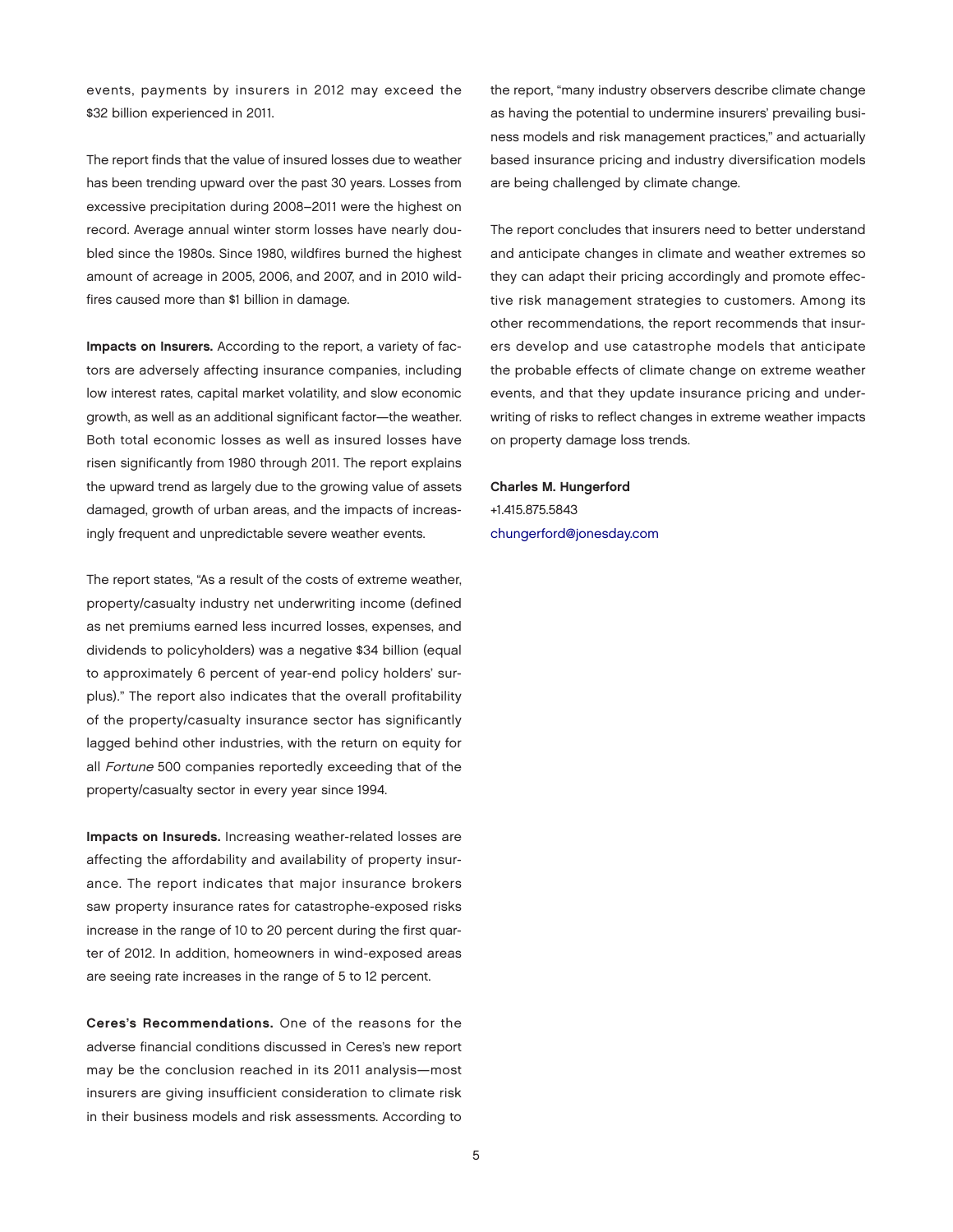

## RENEWABLE ENERGY AND CARBON MARKETS Dickson Chin, Editor

## **MAINE PUBLIC UTILITIES COMMISSION TABLES** CONSIDERATION OF OFFSHORE WIND PILOT PROJECT

The Maine Public Utilities Commission has tabled its consideration of a term sheet submitted by Statoil North America proposing a Power Purchase Agreement ("PPA") to sell electricity produced by Statoil's proposed "Hywind Maine" deepwater offshore wind pilot project. Statoil proposed the project in response to the Commission's call for proposals following Maine's passage of the [2010 Ocean Energy Act,](http://www.mainelegislature.org/legis/bills/bills_124th/chappdfs/PUBLIC615.pdf) which established official state production goals of 300 megawatts ("MWs") of offshore wind by 2020 and 5,000 MWs of offshore wind by 2030. As no proposals for offshore wind projects other than Hywind Maine have been considered by the Commission, the state does not appear to be on track to meet those goals.

Statoil proposed in its [term sheet a](http://www.maine.gov/mpuc/electricity/rfps/standard_offer/deepwater2010/20120829%20Statoil%20Redacted%20Term%20Sheet.pdf) pilot project of four floating deepwater wind turbines that would generate just 12 MW of total capacity. The proposal was for a 20-year contract with Maine's three investor-owned utilities (Central Maine Power Company, Bangor Hydro Electric Company, and Maine Public Service Company). Statoil proposed two pricing options (\$290/MW-hour or \$320/MW-hour) based on alternative price escalation provisions. Statoil committed to spending at least 40 percent of the project's capital and operational expenses in Maine, employing approximately 150 Maine residents, and seeking out local suppliers.

If the term sheet is approved, the Commission would direct Statoil to enter into a PPA with one or more of the Maine utilities. Upon consideration of Statoil's proposal, however, two of the Commission's three Commissioners were unwilling to approve the term sheet as written because it did not sufficiently illustrate a long-term benefit to Maine consumers relative to its cost. Consequently, they suggested that Statoil modify the term sheet to incorporate more explanation of benefits to Maine residents. The Commission did not reject the term sheet but instead [tabled](https://mpuc-cms.maine.gov/CQM.Public.WebUI/MatterManagement/MatterFilingItem.aspx?FilingSeq=73091&CaseNumber=2010-00235) the matter pending further

discussions between its staff and Statoil regarding modifications to Statoil's proposal.

Without the ability to enter into a PPA, Statoil may have difficulty securing the financing necessary for the Hywind Maine project to move forward, as the cash inflows for offshore wind farms come from [contracts](http://www.renewableenergyworld.com/rea/news/article/2011/07/financing-offshore-wind-farms-in-the-u-s) for the sale of energy, capacity, and Renewable Energy Credits generated by the farms. In the absence of a long-term PPA to guarantee those sales, investors may lack confidence in the project, particularly given the developing nature of the construction, technology, and length of the approval process surrounding offshore wind. The prospect that existing federal tax credits for offshore wind projects will not be renewed after 2012 makes PPAs all the more crucial for purposes of obtaining project financing.

Even where a PPA is approved for some of a project's output, financing is not guaranteed. Proposals for other offshore wind projects have been hampered by a lack of financing attributed to PPA shortfalls. Energy Management, Inc. has submitted multiple PPAs to the Massachusetts Department of Public Utilities for "Cape Wind," EMI's proposed offshore wind project off the coast of Cape Cod.

EMI initially proposed two PPAs, each for half of Cape Wind's total output: the first with National Grid and the second with an unknown future buyer, proposed in advance to facilitate Cape Wind's subscription of all of its output. In November 2010, the Department approved only the National Grid PPA, leaving Cape Wind with 50 percent of its future capacity unsubscribed.

In March 2012, EMI sought approval for a second PPA for 27.5 percent of Cape Wind's capacity, which would bring the total under contract to 77.5 percent. In [testimony](http://www.env.state.ma.us/dpu/docs/electric/12-30/33012nstpts4.pdf) before the Department regarding this second PPA, Cape Wind's representative asserted that "despite the PPA with National Grid for half of the Project's output, financiers want to see long-term commitments for an even greater percentage." According to EMI, approval of the second PPA would be sufficient to enable Cape Wind to secure financing.

#### Sarah Fox

+1 212.326.3655 [sfox@jonesday.com](mailto:sfox@jonesday.com)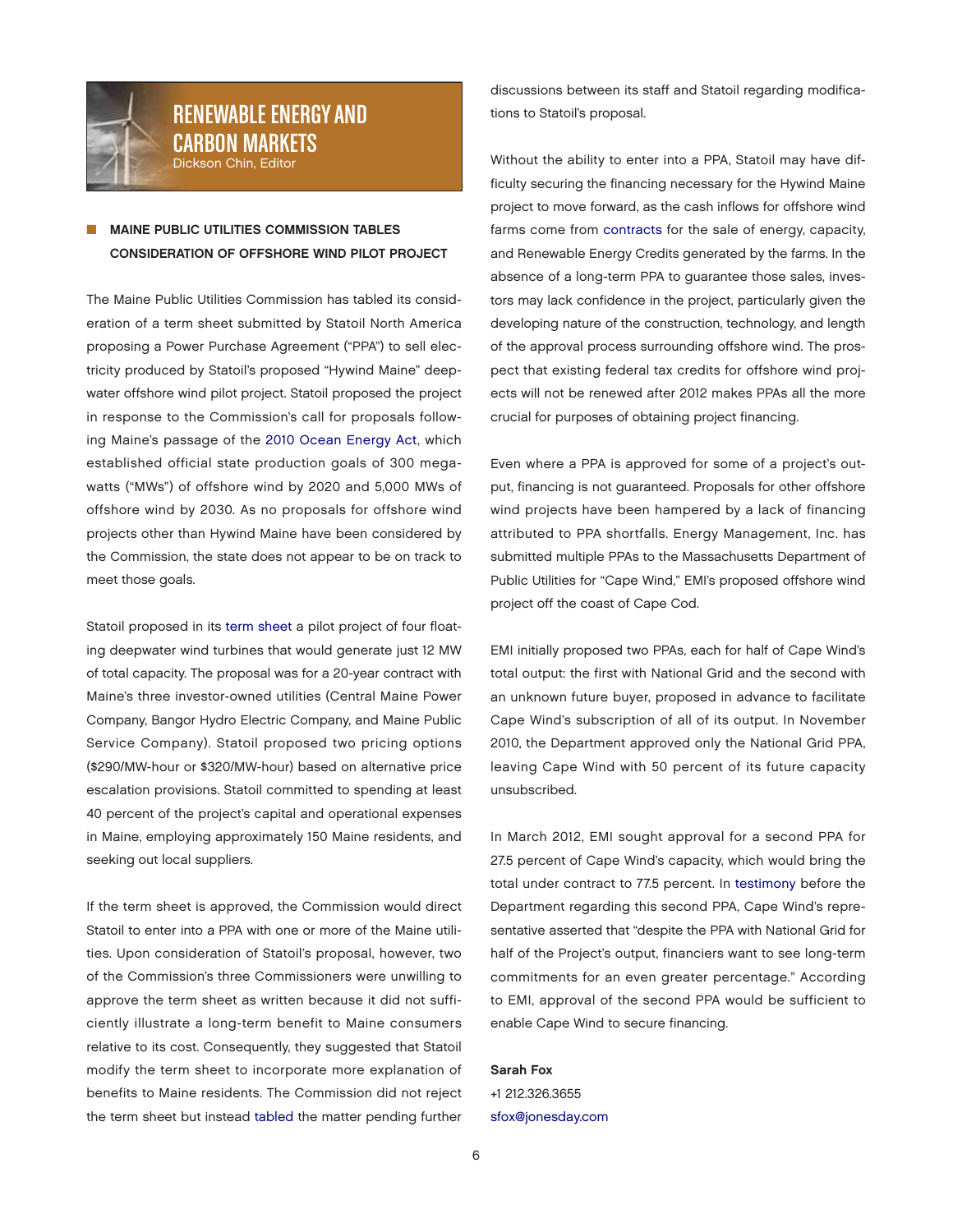## OFFSHORE WIND INCHES ITS WAY FORWARD IN NEW JERSEY

The New Jersey Board of Public Utilities has [proposed](http://www.state.nj.us/bpu/pdf/rules/final201208.pdf) to readopt and amend its rules for offshore wind facilities and Offshore Renewable Energy Certificates ("ORECs"). The sale of ORECs is intended to help fund the offshore wind facilities, but the Board has yet to establish a funding mechanism for ORECs, stalling potential developments.

When the Board initially adopted the rules in 2011 and again readopted them with amendments this fall, it [reserved](http://www.state.nj.us/bpu/pdf/rules/final201208.pdf) the issue of the OREC funding mechanism for a later date. The Board held four stakeholder [meetings](http://www.njcleanenergy.com/files/file/Renewable_Programs/Wind/OSW Notice of Stakeholder Meetings OREC FundingMechanism1.pdf) on the funding mechanism during 2011 and accepted comments and draft proposals before and after each conference. Although it recently retained a consultant on the funding mechanism, the Board has yet to propose a rule and has taken no public action since the last stakeholder meeting more than a year ago.

The Board's August 2012 propose[d amendments](http://www.state.nj.us/bpu/pdf/rules/final201208.pdf) to its application rules similarly do not provide any information on how ORECs will be funded. They instead require applicants to specify in detail their anticipated costs, revenues, and the price per OREC in MW-hours necessary to make the project commercially viable. The proposed amendments include:

- OREC pricing proposals must represent the calculation of the price based on the total revenue requirements of the project over a 20-year period, specifying all anticipated costs, revenues, taxes, financing, and subsidies.
- OREC pricing proposals must specify the expected energy output of the project and the price per OREC in MW-hours necessary to make the project commercially viable.
- The value of the electricity generated would not be deducted when calculating the OREC price but must be returned to ratepayers along with any tax credits, subsidies, or environmental benefits.
- Applicants must provide substantiating documentation for any claims that manufacturing will be based in New Jersey.
- Applicants must seek Board of Public Utilities approval for any changes to the organizational structure of key employee positions.
- Applicants must provide evidence of financing, such as a letter of intent to offer credit from credible financiers, a commitment from equity investors, and/or guarantees from an investment-grade party.
- Ratepayers, suppliers, or providers may not make up any potential cost differences resulting from changes in tax laws or decommissioning costs in excess of anticipated costs.

Comments on the proposed amendments were due on October 19, 2012. It is likely that the Board will not post comments on its [web site](http://www.njcleanenergy.com/renewable-energy/technologies/wind/shore-wind) until it issues a final rule on the amendments this winter.

William H. Weaver +1.202.879.7697 [wweaver@jonesday.com](mailto:wweaver@jonesday.com)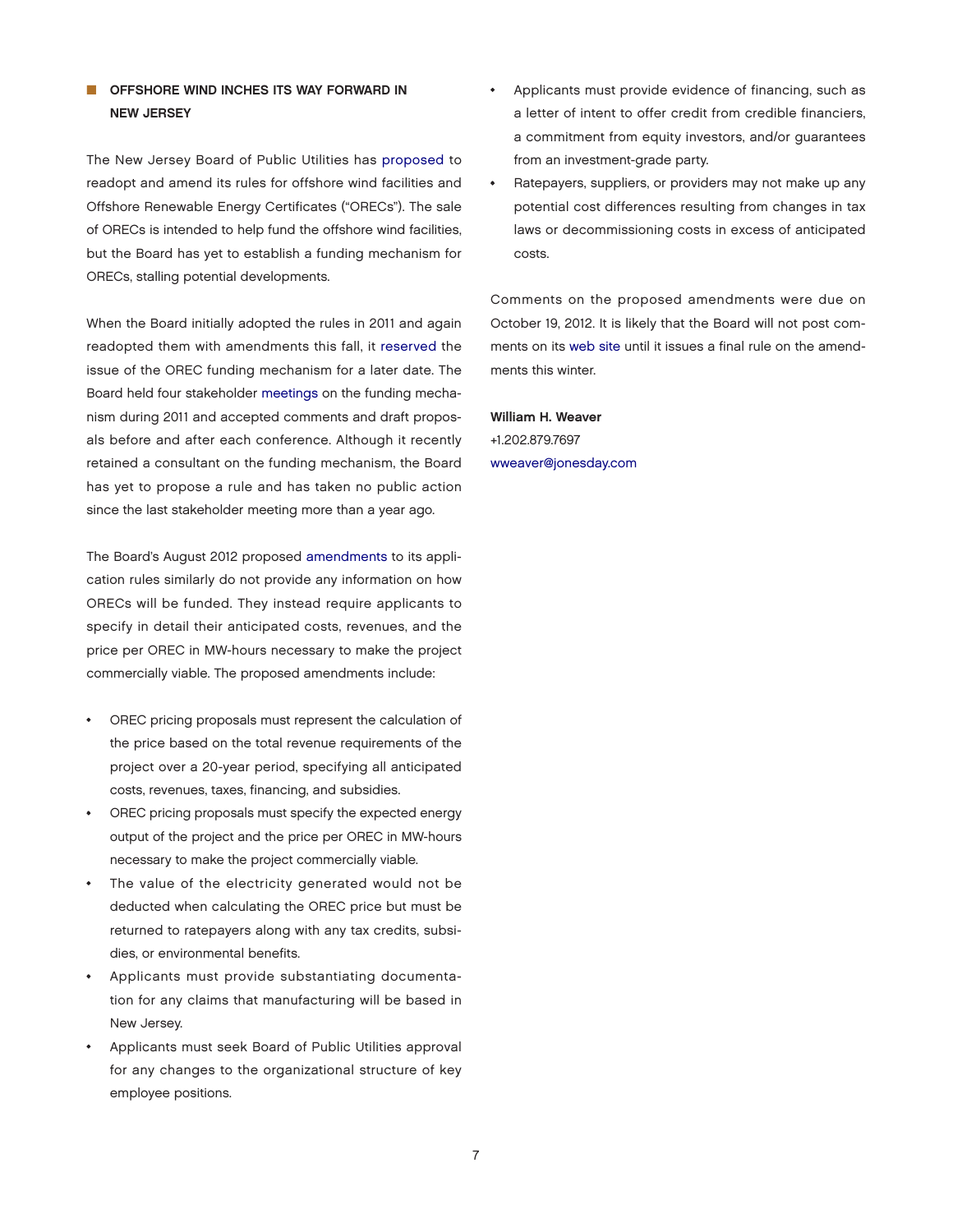

# CLIMATE CHANGE LITIGATION

Kevin P. Holewinski, Editor

## NINTH CIRCUIT AFFIRMS DISMISSAL OF FEDERAL COMMON LAW CLIMATE CHANGE CLAIMS

On September 21, 2012, a three-judge panel of the U.S. Court of Appeals for the Ninth Circuit upheld a decision of the U.S. District Court for the Northern District of California dismissing the federal common law nuisance and civil conspiracy damage claims of the Native Village of Kivalina and the City of Kivalina against a group of U.S. oil, energy, and utility companies ("Energy Producers"). The plaintiffs, located on a coastal Alaskan island, alleged that the greenhouse gas emissions of the Energy Producers have contributed to climate change, which in turn severely eroded the land where Kivalina sits and threatens it with imminent destruction and other global warming-related impacts. The court found that since the Clean Air Act provides for the regulation of greenhouse gas emissions, the federal common law doctrines have been displaced and the claims failed. [Kivalina v. Exxon Mobil Corp](http://www.ca9.uscourts.gov/datastore/opinions/2012/09/25/09-17490.pdf)., F.3d\_\_\_, 2012 WL 4215921 (9th Cir. Sept. 21, 2012).

Kivalina is a remote village that is home to approximately 400 residents and sits on a six-mile barrier reef on the northwest coast of Alaska, which has been a home to the Inupiat Native Alaskans for hundreds of years. As alleged by Kivalina, arctic sea ice long served as a barrier against waves and protected the village from erosion. However, Kivalina alleged that because sea ice levels have decreased significantly in recent years as a result of climate change, the village has become at risk to storms and flooding.

Kivalina brought suit against the Energy Producers alleging that the Energy Producers' substantial contribution to global warming, in the form of greenhouse gas emissions, represented a public nuisance under the federal common law. Kivalina also claimed that certain of the Energy Producers were also guilty of a civil conspiracy to conceal the harmful effects of global warming.

The Court of Appeals upheld dismissal of both claims, holding that a federal common law claim does not lie when the question is controlled by federal legislation that displaces otherwise applicable federal common law. The court held that Kivalina's claim was displaced by the Clean Air Act, in light of the U.S. Supreme Court's earlier holding in Massachusetts v. EPA, 549 U.S. 497 (2007), that the Act empowered the U.S. Environmental Protection Agency to regulate greenhouse gas emissions. In essence, the Court of Appeals found that Congress already had "spoken directly" to the issue of regulating greenhouse gas emissions.

Specifically, the Court of Appeals stated that the U.S. Supreme Court's decision in American Electric Power Co., Inc. v. Connecticut, 131 S. Ct. 2527 (2011), required that Kivalina's common law action against the Energy Producers be dismissed. In American Electric Power, the Supreme Court ruled the Clean Air Act, and the regulation of greenhouse gases the Act authorized, displaced a federal common law nuisance action for injunctive relief that was filed against the five largest emitters of carbon dioxide in the United States.

Although the plaintiffs in American Electric Power had sought injunctive relief through court-ordered emissions caps, and the Kivalina plaintiffs sought damages for alleged harm already caused, the Court of Appeals stated that if a cause of action is displaced by federal legislation, the displacement extends to all remedies. The plaintiffs' civil conspiracy claim against the Energy Producers also failed since it was based upon the substantive public nuisance claim and could not stand on its own once the nuisance claim was dismissed.

Seeking to take advantage of a concurring opinion by District Judge Pro (sitting by designation), on October 4, 2012, the Kivalina plaintiffs filed a petition for rehearing en banc. In his concurrence, Judge Pro had asserted that there is some tension between the U.S. Supreme Court's rulings in Middlesex County Sewerage Authority v. National Sea Clammers Ass'n., 453 U.S. 1, 4 (1981), and Exxon Shipping Co. v. Baker, 554 U.S. 471 (2008), as to whether, when a common law nuisance claim for injunctive relief is displaced, a common law nuisance claim for damages claim likewise is displaced. Judge Pro had nonetheless agreed that the doctrine of displacement foreclosed the federal common law claims in Kivalina.

It remains to be seen what the full Ninth Circuit will do. Under Rule 35(e) of the Federal Rules of Appellate Procedure, the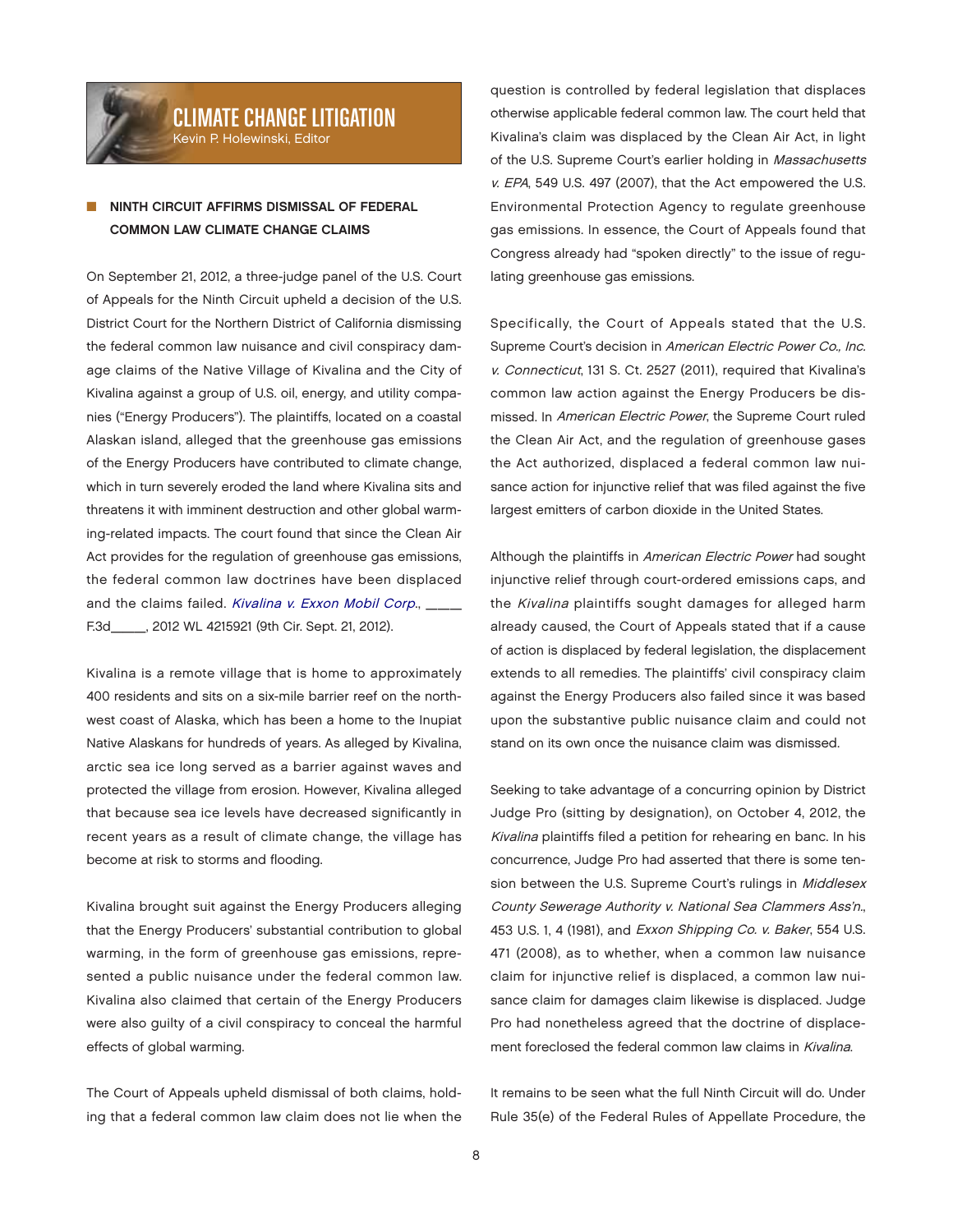Energy Producers are precluded from filing a response to the petition unless and until ordered by the Court of Appeals.

Jones Day is counsel to Xcel Energy Inc. in Kivalina.

#### Kevin Holewinski

+1.202.879.3797 [kpholewinski@jonesday.com](mailto:kpholewinski@jonesday.com)

Daniella Einik +1.202.879.3775 [deinik@jonesday.com](mailto:deinik@jonesday.com)



CLIMATE CHANGE REGULATION BEYOND THE U.S. Chris Papanicolaou, Editor

## THE EQUATOR PRINCIPLES TO EMBRACE CLIMATE CHANGE CONSIDERATIONS

The Equator Principles, "a credit risk management frame[work for determining, assessing and managing environmental](http://www.equator-principles.com/index.php/about-ep/about-ep)  and social risk" in project finance deals, arose from a 2002 meeting in London among nine international banks and the [International Finance Corporation o](http://www1.ifc.org/wps/wcm/connect/corp_ext_content/ifc_external_corporate_site/home)f the World Bank. Equator Principles Financial Institutions ("EPFI") voluntarily agree not to provide "project related loans and project finance advisory services to projects where the borrower will not, or is unable to comply with, the Equator Principles."

The latest draft of the Equator Principles, known as ["EP3,"](http://www.equator-principles.com/index.php/ep3/about-ep3) was published for stakeholder comment on August 13, 2012 and provides, for the first time, risk management tools whereby project finance lenders are able to ensure that climate change is addressed as a key aspect of the identification, assessment, and management of environmental risk in large, complex, and expensive projects. EP3 was launched following a strategic review with the aim that the Principles continue to be the "gold standard" in environmental and social risk management in the financial sector.

EP3 contains a host of changes that aim to improve transparency in EPFI compliance reporting and to ensure that the Principles take account of increasing global awareness of environmental, social, and human rights issues. The key changes in EP3, from an environmental perspective, are as follows:

Environmental and Social Assessment and Independent Monitoring. For each project categorized as A or B (i.e., those that involve at least a limited potential of environmental and social risk), an EPFI will still develop and maintain certain social and environmental assessment documentation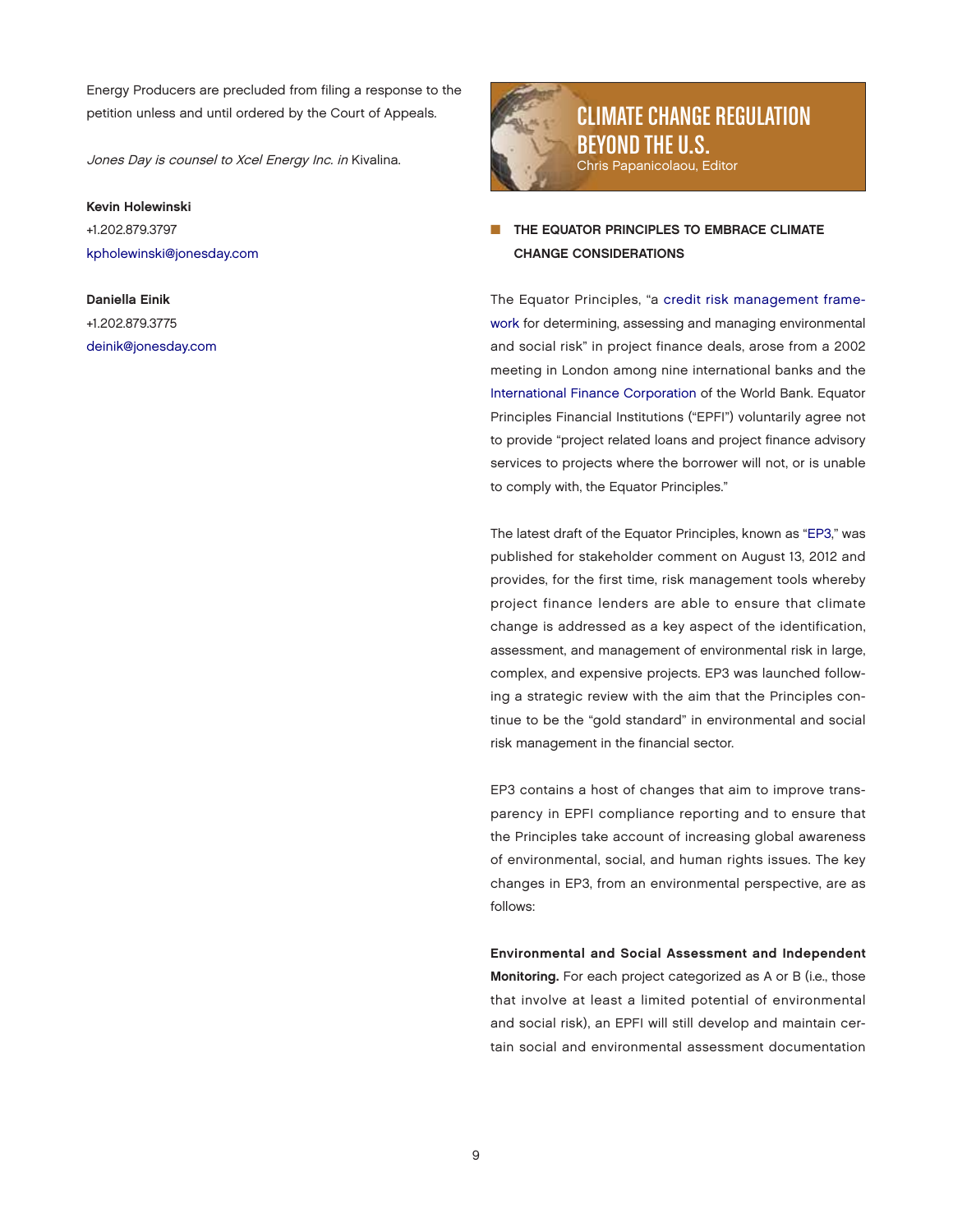concerned with identifying, assessing, and managing environmental risk. The environmental assessment documentation must demonstrate that the borrower has considered various environmental factors at the project level, such as energy efficiency, protection and conservation of biodiversity, pollution prevention, and waste management.

EP3 states that an independent environmental and social consultant, not directly associated with the borrower, is to be appointed to ensure compliance with the assessment process and, in certain cases, may need to state that the project cannot be made Equator Principle-compliant. In addition, to improve EPFI compliance transparency, various environmental assessment documents must now be disclosed online.

Applicable Environmental Standards. EP3 clarifies which environmental standards are generally applicable to a project based on the location of the project. For projects located in non-OECD countries and OECD countries that are not designated as high-income, EPFIs are required to comply with the applicable International Finance Corporation ("IFC") Standards and IFC Environmental Health and Safety Guidelines in their Equator Principle-compliance assessments. Projects located in high-income countries, on the other hand, must comply with relevant host country laws, regulations, and permits, as these are generally considered to meet or exceed the requirements of the Equator Principles

Greenhouse Gas Emissions. Where greenhouse gas emissions are expected to exceed 100,000 tons annually on a project, an analysis of alternatives—in line with the IFC Performance Standards on Environmental and Social Sustainability—must now be undertaken by the EPFI, addressing less carbonintensive fuel sources and technologies. Once completed, the borrower is under an obligation to provide evidence of technically and financially feasible and cost-effective options to reduce greenhouse gas emissions during the design, construction, and operation of the project. Borrowers must now report these emissions publicly.

EP3 is expected to be published in final form by January 2013.

Chris Papanicolaou +44.20.7039.5321 [cpapanicolaou@jonesday.com](mailto:cpapanicolaou@jonesday.com) James Campbell +44.20.7039.5190 [jcampbell@jonesday.com](mailto:jcampbell@jonesday.com)

## **FRANCE ADOPTS LEGISLATION GOVERNING** 2013–20 AUCTIONS OF GREENHOUSE GAS EMISSION ALLOWANCES

As previously described in [The Climate Report](http://thewritestuff.jonesday.com/rv/ff0005f5185598d5464ef3b6764d850b20b11de3/p=17), under the EU-ETS Directive, which established the European Union's cap and trade program for greenhouse gas emissions, as amended by [Directive 2009/29/EC o](http://eur-lex.europa.eu/LexUriServ/LexUriServ.do?uri=CONSLEG:2003L0087:20090625:FR:PDF)f April 23, 2009, and to [Regulation No. 1031/2010 o](http://eur-lex.europa.eu/LexUriServ/LexUriServ.do?uri=CONSLEG:2010R1031:20120901:FR:HTML)f November 12, 2010, the auctioning of emission allowances becomes the rule for the 2013–2020 period, while their allocation for free will become the exception. The French Code of the Environment and the French Monetary and Financial Code have been amended by a legislative ordinance (Ordinance No. 2012-827 of June 28, 2012) to adapt domestic law to the new auctioning requirements. Beyond implementation of the "full auction" principle, this Ordinance imposes a variety of new environmental requirements.

France has chosen to exclude only hospitals from the EU scheme of small installations subject to equivalent measures. For these installations, sanctions are stepped up. Excess emissions shall entail a fine proportionate to the volume of such excess emissions. The amount of such fine shall be set out by decree and shall be based on the average value of  $CO<sub>2</sub>$  allowances in the preceding year.

As amended, the French Code of the Environment now provides that the quantity of emission allowances allocated for free to sectors not exposed to carbon leakage shall be 80 percent of the quantity determined on the basis of the ex-ante benchmarks provided by the EU-ETS Directive. The proportion of emission allowances distributed for free shall decrease each year thereafter by equal amounts, resulting in 30 percent free allocation in 2020 with a view to reaching no free allocation in 2027.

Furthermore, the French Code of the Environment accommodates the uncertainty of the outcome of current status of international talks under the auspices of the United Nations'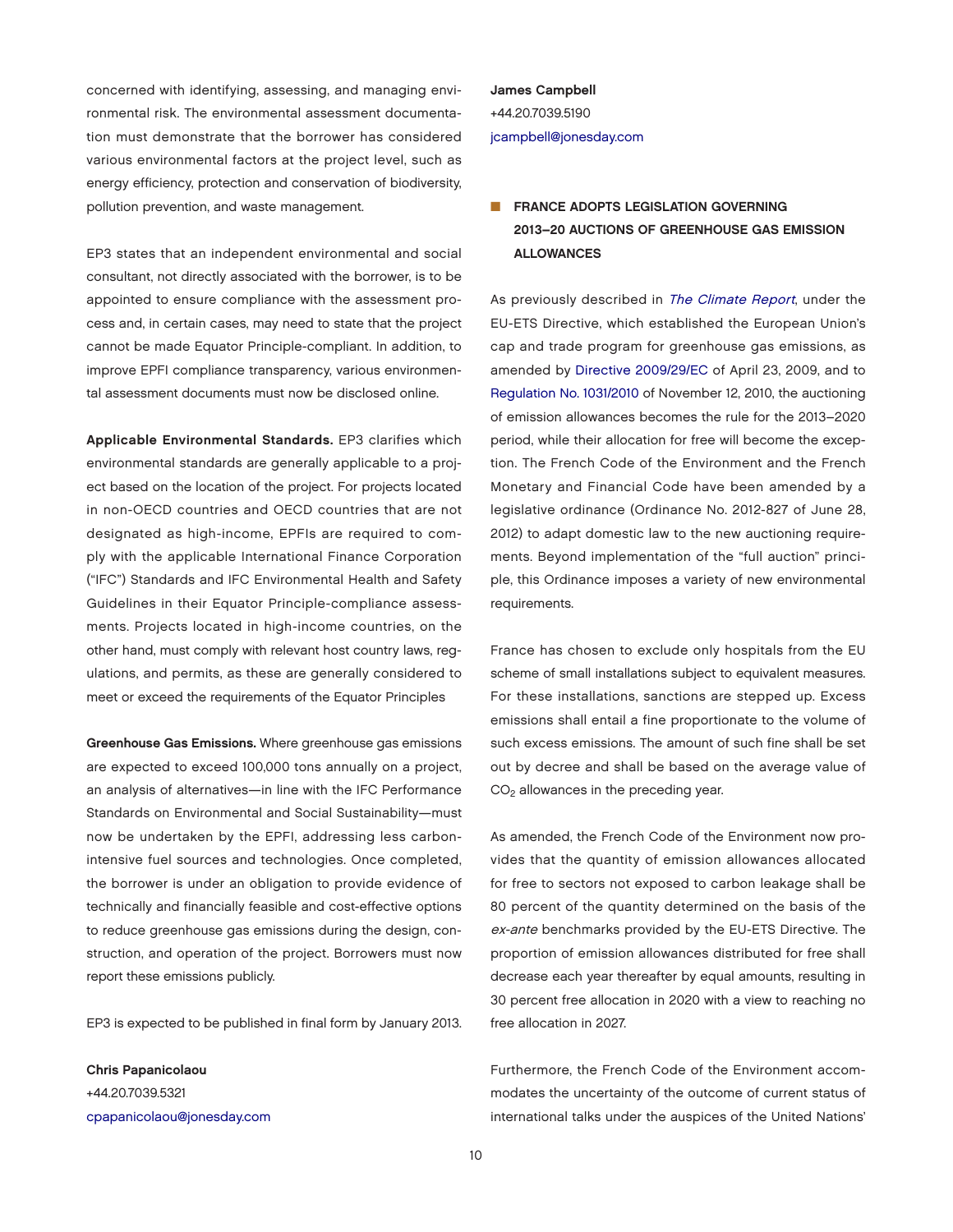Framework Convention for Climate Change regarding the proposed extension of the Kyoto Protocol to an additional implementation phase. The Code seeks to afford maximum flexibility to operators in complying with their emission obligations in the future by allowing them to rely upon a diversity of emission units/credits originating from other systems than the EU-ETS.

On the monetary and financial end, the recent Ordinance entrusts the French Financial Markets Authority (Autorité des marchés financiers or "AMF") with various prerogatives, including that of issuing the authorization required by EU Regulation No. 1031/2010 enabling entities established in France to participate in the auctions. The AMF is also entrusted with control, inquiry, and sanction prerogatives to ensure the accomplishment of its mission. In turn, the Ordinance entrusts the Prudential Control Authority (Autorité de contrôle prudentiel), with prior advisory opinion from the AMF, with the mission of issuing the authorization required by EU Regulation No. 1031/2010 to allow investment firms and credit institutions established in France to bid on their own account or on behalf of their clients.

As per a commitment made at the Governmental Environmental Conference of September 14–15, 2012, revenues generated by the auctions of emission allowances will be allocated to the national thermal renovation plan launched by the French government.

#### David Desforges

+33.1.56.594.658 [ddesforges@jonesday.com](mailto:ddesforges@jonesday.com)

### UK GREEN INVESTMENT BANK RECEIVES EU STATE AID APPROVAL

On October 17, 2012, the United Kingdom received European Commission approval to use £3 billion of UK public funds in setting up the world's first Green Investment Bank, in line with the EU state aid rules. The Green Investment Bank's mission is to invest in projects in innovative, environment-friendly areas to assist in reducing the UK's carbon emissions in line with the UK's 2020 target for carbon reduction by accelerating development of a green economy.

The EU approval paves the way for the Green Investment Bank to invest in projects where there has been a market failure in obtaining funding. The main projects that will benefit will be offshore wind power generation, waste infrastructure, nondomestic energy efficiency, biofuels, biomass, carbon capture and storage, marine energy, and renewable heat generation. The UK Department for Business, Innovation and Skills has said that the Bank will be the first of its kind in the world. It will disburse funds by syndicating and underwriting junior, mezzanine, and senior debt and by taking equity stakes or granting guarantees.

The EU considered the use of public funds acceptable, subject to certain safeguards to preserve a level playing field among funders in the EU single market and to avoid the stifling of private investment. This will be achieved, as the funds will be provided only where those seeking funding can provide evidence that they have been denied funds or have not obtained all the necessary funding from market operators. Wherever possible, the Green Investment Bank's involvement will be provided as a co-investor alongside private funding. The EU approval will be valid for four years.

### Chris Papanicolaou

+44.20.7039.5321 [cpapanicolaou@jonesday.com](mailto:cpapanicolaou@jonesday.com)